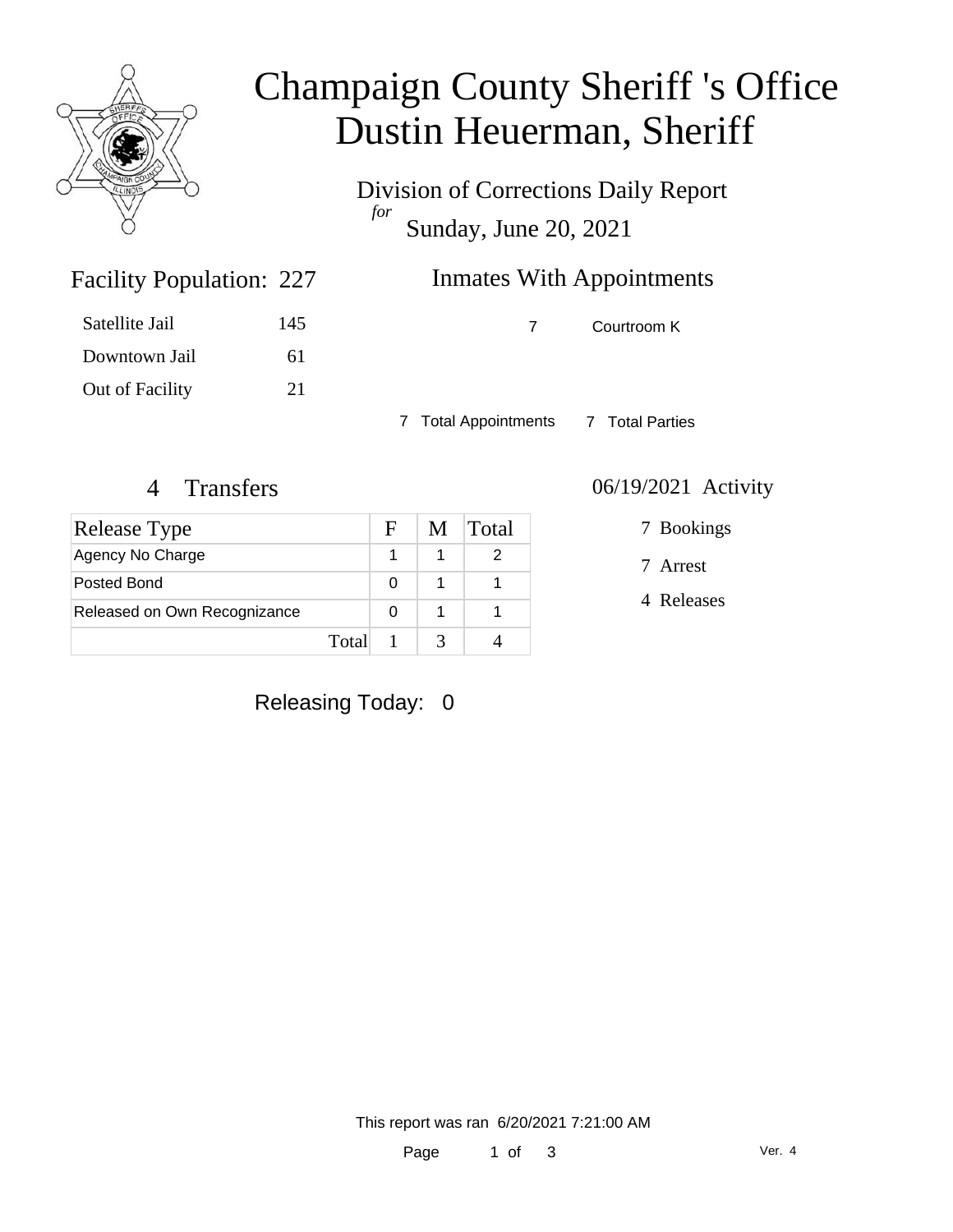

# Champaign County Sheriff 's Office Dustin Heuerman, Sheriff

Division of Corrections Daily Report *for* Sunday, June 20, 2021

### Custody Status Count

- Electronic Home Dentention 20
	- Felony Arraignment 5
		- Felony Other 1
	- Felony Pre-Sentence 6
		- Felony Pre-Trial 133
	- Felony Sentenced CCSO 3
	- Felony Sentenced IDOC 31
	- Felony Sentenced Other 1
		- Hold Other 3
	- Hold Sentenced CCCC 1
	- Misdemeanor Arraignment 4
		- Misdemeanor Pre-Trial 8
			- Petition to Revoke 2
			- Remanded to DHS 7
		- Traffic Sentenced CCSO 2
			- Total 227

This report was ran 6/20/2021 7:21:00 AM